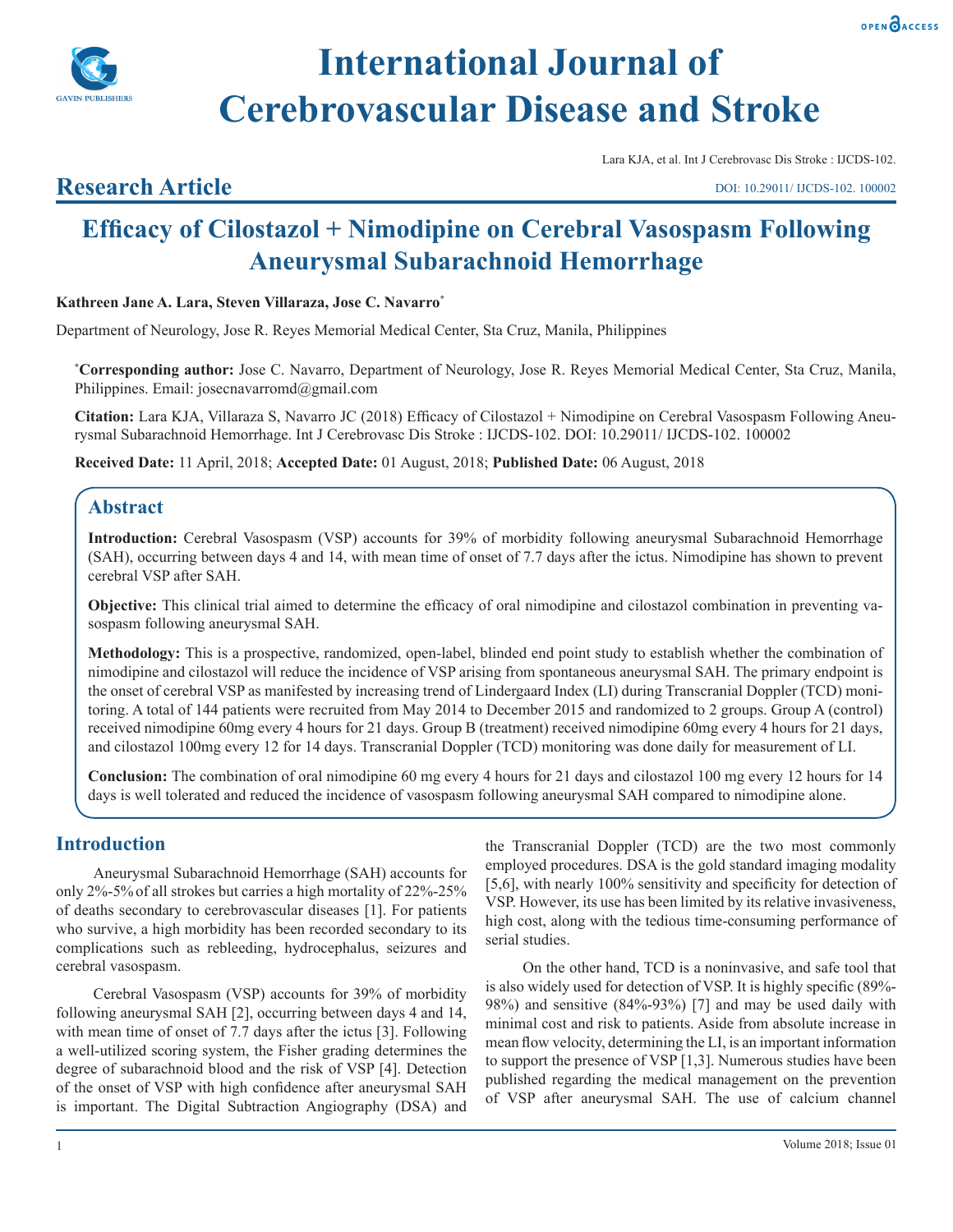**Citation:** Lara KJA, Villaraza S, Navarro JC (2018) Efficacy of Cilostazol + Nimodipine on Cerebral Vasospasm Following Aneurysmal Subarachnoid Hemorrhage. Int J Cerebrovasc Dis Stroke : IJCDS-102. DOI: 10.29011/ IJCDS-102. 100002

blocker, nimodipine, has been widely used to prevent the onset of cerebral vasospasm and has been part of the standard treatment to prevent the onset of VSP. It reduces the relative incidence of cerebral infarction secondary to cerebral vasospasm as a result of subarachnoid hemorrhages by 34%, and poor outcome by 40% [8]. Cilostazol on the other hand has been shown to prevent VSP in some studies [2]. It selectively inhibits phosphodiesterase (PDE)-3 found in platelets and vascular smooth muscle cells, resulting in its vasodilatory effects [2,9]. It has also significantly improved the functionality of patients upon discharge as evidenced by lower modified Rankin Scale score (mRS) [10].

This clinical trial was conducted to determine if the addition of oral cilostazol to oral nimodipine would further reduce the risk of VSP. Specifically, this aimed to prove that the combination of nimodipine and cilostazol would prevent the occurrence of cerebral vasospasm by 50% as compared to nimodipine alone (34%).

### **Methodology**

Consecutive patients admitted due to aneurysmal SAH during the first 96 hours after onset and confirmed by cranial Computed Tomography (CT) or Magnetic Resonance Imaging (MRI) were included in this study. Specifically, patients with Hunt and Hess III-IV and Fisher Grade 3-4 were included since higher scores posed greater risk of developing VSP. Aneurysms confirmed by angiography located in the anterior circulation were recruited (Figure 1).





SAH secondary to other causes like ruptured arteriovenous malformation or trauma; pregnancy; pre-existing renal, hepatic, cardiac or pulmonary disease; rebleeding or re-rupture; relatives unwilling to give consent; poor acoustic window; and patient with poor compliance to medications defined by more than  $1/3$ missed daily doses were excluded. Additionally, patients with VSP prior to initiation of the medication/s were also excluded. A written informed consent was obtained from the patients or their relatives of nearest kin. The Institution's Review Board and Ethics committee approved the study.

The sample size was calculated as follows: following the reduction rate of VSP with the use of nimodipine by 34%, the addition of cilostazol we hypothesed that it would further reduce this risk by 50%, with 0.5 significance level and 80% power, the computed sample size is 144 for both groups.

Treatment was started during the first 96 hours after the initial onset of SAH, and continued for 21 days. Patients were randomized into two groups. Group A received nimodipine 60 mg every 4h (control group) while Group B received cilostazol 100 mg BID + nimodipine 60 mg every 4h. Nimodipine and cilostazol were administered for 21 and 14 days, respectively. The treatment dose and length of use for the 2 drugs were based on results of previous studies [2,8,11-13].

Baseline TCD and subsequent examinations to determine LI were done upon admission by a technician under the supervision of a physician not aware of treatment allocation. Daily monitoring of LI on days 4 to 14 were performed. An increasing trend in LI (>3) is considered as the onset of VSP.

The rates of vasospasm were determined from both groups and the relative risk reduction for the occurrence of VSP was then calculated. The number needed to treat was determined after calculating for the absolute risk reduction. Moreover any adverse reactions were recorded.

#### **Results**

A total of 144 patients were recruited in the trial from May 2014 to December 2015. Eleven patients were excluded; among these, 7 died during the first 24 hours due to rebleeding; the other 4 had poor acoustic. Among those who had rebleeding, 5 where from nimodipine group, and 2 were from the nimodipine plus cilostazol group.

Table 1 summarizes the baseline characteristics of the two groups which did not show any significant difference, except for presence of diabetes mellitus, which was lower among the nimodipine + cilostazol group. The mean time from ictus to entry was 1.2 days. Twenty-one of the 72 (29.67%) patients in the nimodipine group developed VSP while 11 out of 67 (16.42%) patients had the primary outcome in the nimodipine plus cilostazol group.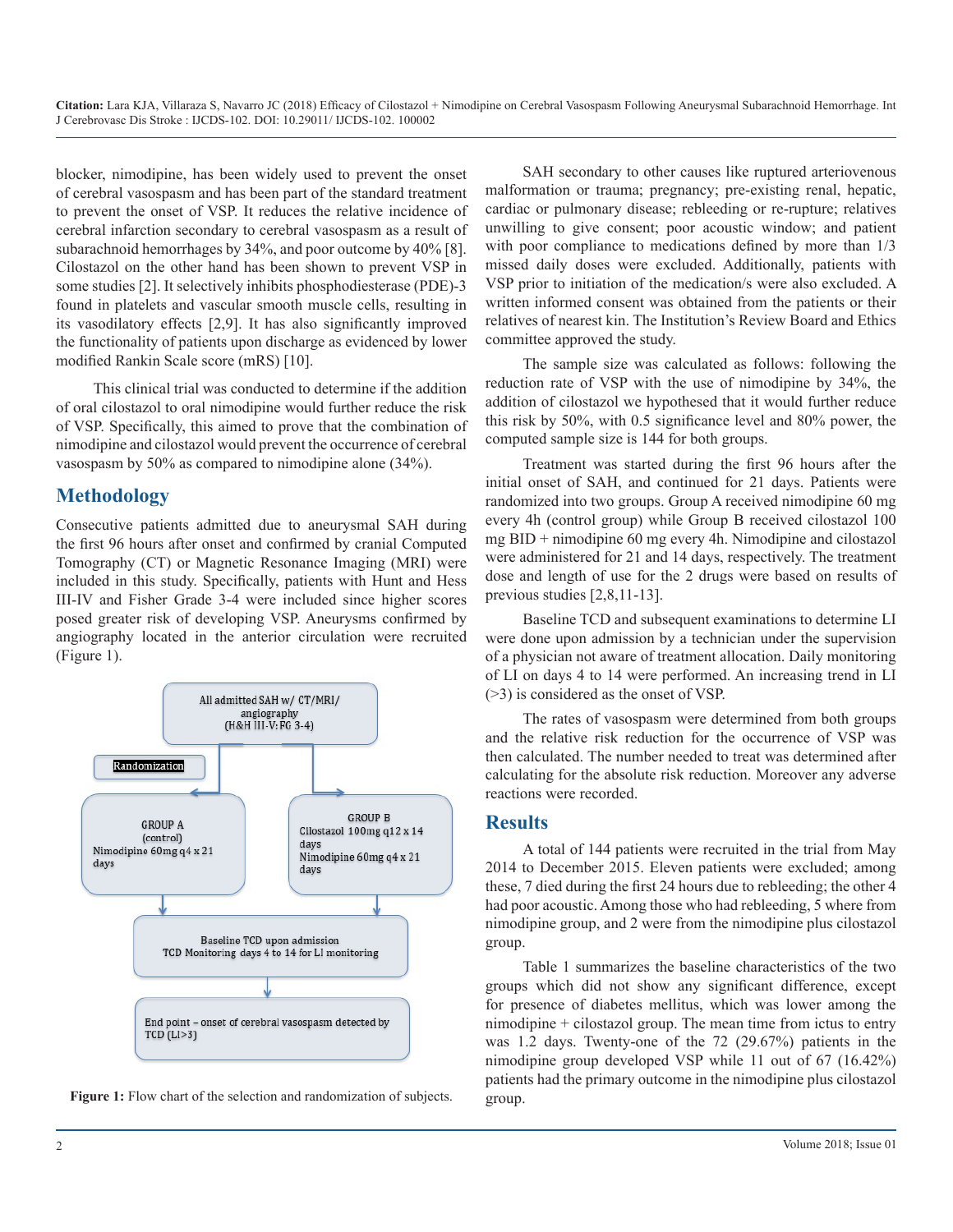| Citation: Lara KJA, Villaraza S, Navarro JC (2018) Efficacy of Cilostazol + Nimodipine on Cerebral Vasospasm Following Aneurysmal Subarachnoid Hemorrhage. Int |  |
|----------------------------------------------------------------------------------------------------------------------------------------------------------------|--|
| J Cerebrovasc Dis Stroke : IJCDS-102. DOI: 10.29011/ IJCDS-102. 100002                                                                                         |  |

|                                   | Patients on     | Patients on             | Fisher grade                         |                  |                                                                |  |
|-----------------------------------|-----------------|-------------------------|--------------------------------------|------------------|----------------------------------------------------------------|--|
|                                   | nimodipine      | nimodipine+cilostazol   |                                      |                  |                                                                |  |
|                                   | $(n=72)$        | $(n=61)$                |                                      |                  |                                                                |  |
| Age (years)                       | 50.2            | 58.7                    |                                      |                  |                                                                |  |
| Men                               | 33              | 36                      | $\overline{2}$                       |                  |                                                                |  |
| Women                             | $\overline{39}$ | $\overline{25}$         |                                      |                  |                                                                |  |
| Hypertension                      | 55              | 48                      | 3                                    | 43               | 39                                                             |  |
| Diabetes mellitus                 | 32              | $17*$                   |                                      | 29               | 22                                                             |  |
| Cardiovascular<br>diseases        | 56              | 49                      | Time from ictus to<br>CT scan (hrs)  | 19.8             | 16                                                             |  |
| Previous stroke                   | $\mathbf{1}$    | $\overline{4}$          | Angiography                          | 41               | 39                                                             |  |
| Previous SAH                      | $\theta$        | $\Omega$                |                                      |                  |                                                                |  |
| Systolic BP (mmHg)                | 186             | 190                     | Aneurysm (clinical)                  | 28               | 22                                                             |  |
| Seizure at ictus                  | $\,$ 8 $\,$     | $\overline{\mathbf{3}}$ |                                      |                  |                                                                |  |
| Loss of consciousness<br>at ictus | 49              | 43                      | $\mathbf{1}$ .<br>Acom<br>Pcom<br>2. | 2                |                                                                |  |
| GCS on admission<br>(mean)        | 10              | 13                      | 3.<br><b>ACA</b><br><b>MCA</b><br>4. | 2                | 3                                                              |  |
| Hunt & Hess score                 |                 |                         | <b>PCA</b><br>5.                     | 9                | 12                                                             |  |
|                                   |                 |                         |                                      | $\boldsymbol{0}$ |                                                                |  |
| $\overline{2}$                    |                 |                         | Surgical procedure                   | 9                | 13                                                             |  |
|                                   |                 |                         | Vasospasm                            | 21               | $11*$                                                          |  |
| 3                                 |                 |                         | *p value $\leq 0.05$                 |                  |                                                                |  |
|                                   | 33              | 35                      |                                      |                  | Table 1: Demographic data and indices of severity of initial   |  |
|                                   | 39              | 26                      |                                      |                  | subarachnoid hemorrhage in patients treated with nimodipine or |  |
| 5                                 |                 |                         | nimodipine+cilostazol.               |                  |                                                                |  |

Cutoff value for LI of >3 was defined as probable vasospasm, while a value of >6 is definite vasospasm. In this study, a value of >3 was used to indicate presence of VSP.

The combination of nimodipine and cilostazol compared to nimodipine alone has shown to have a significant rate of reduction in the occurrence of VSP (RRR-62%). Furthermore, the number needed to treat was calculated as 9. (Table 2).

|           | Control group (nimodipine)<br>$n = 72$ | Treatment group<br>(nimodipine+cilostazol)<br>$n = 61$ | Relative risk reduction<br>(%) | Confidence interval<br>(95%) | p value |
|-----------|----------------------------------------|--------------------------------------------------------|--------------------------------|------------------------------|---------|
| Vasospasm | 21 (29)                                | 1(18)                                                  |                                | 26 to 68                     | 0.001   |

**Table 2:** Effect of nimodipine+cilostazol on incidence of vasospasm following aneurysmal SAH. Values are in percentages of patients.

#### **Discussion**

Cerebral VSP is an important neurologic problem, its pathophysiology is still not well understood [14]. Our study has shown that the addition of cilostazol to nimodipine in the prevention of VSP after spontaneous SAH can further prevent the incidence of VSP compared to nimodipine alone by transcranial Doppler monitoring. Additionally, the safety of the combination has also been established.

Previous studies revealed a synergistic effect of Phosphodiesterase (PDE) inhibitors [15], along with nimodipine,

in preventing VSP. Phosphediesterase inhibitors were shown to potentiate the action of endogenous Nitric Oxide (NO) released by endothelial cells, leading to smooth muscle relaxation of all intracranial vessels. In one study using the PDE-5 inhibitor tadalafil, it was shown through measurement of vessel wall diameter that this PDE inhibitor has vasodilatory effect on both acute and chronic periods of VSP following SAH [16].

Another PDE inhibitor with vasodilatory and inotropic effect used in clinical trials for treatment of VSP after aneurysmal SAH was milrinone [17]. This PDE-3 inhibitor given as intraarterial infusion up to day 14, in combination with oral nimodipine, can be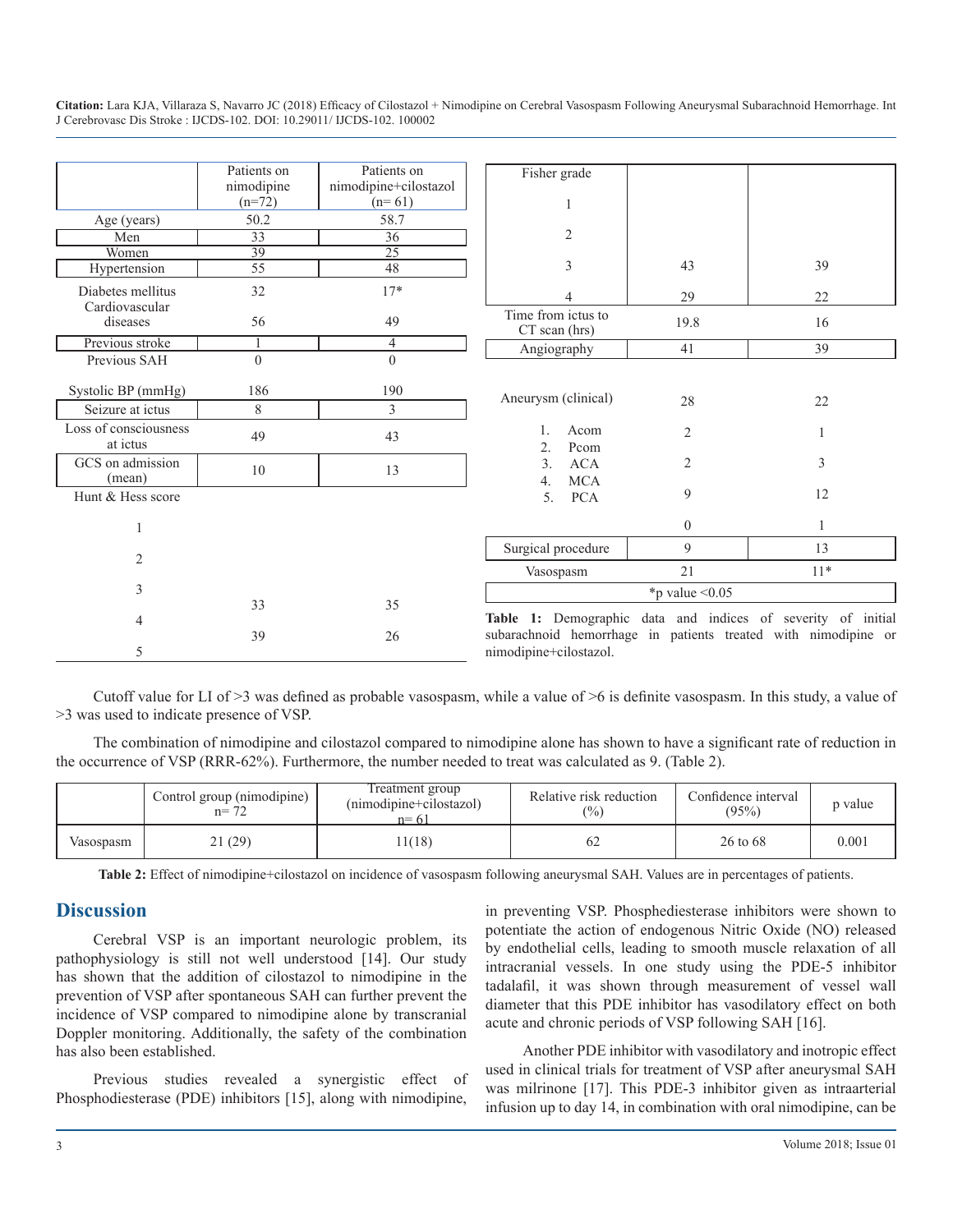**Citation:** Lara KJA, Villaraza S, Navarro JC (2018) Efficacy of Cilostazol + Nimodipine on Cerebral Vasospasm Following Aneurysmal Subarachnoid Hemorrhage. Int J Cerebrovasc Dis Stroke : IJCDS-102. DOI: 10.29011/ IJCDS-102. 100002

effective and safe for VSP treatment. The findings demonstrated a significant enlargement in the diameter of vasospastic intracranial arteries [18].

The use of a selective PDE-3 inhibitor cilostazol given intravenously in combination with oral nimodipine demonstrated significant effect in preventing VSP [15]. These favorable results were due to previously established benefits of cilostazol use including its vasodilatory, antiapoptotic, anti-inflammatory and neuroprotective effects.

On the other hand, nimodipine acts on cerebral arterioles [9], which are also the target of cilostazol resulting to a synergistic vasodilatory effect [2]. Calcium channel blockers have proven benefit but their vasodilating effects on spastic cerebral arteries is relatively modest. Any adverse effects due to a possible interaction of both drugs were monitored but none that is significant were identified. Cilostazol does not prolong bleeding time despite being an antiplatelet [17,19-24]. Likewise, surgical clipping among these patients had unremarkable outcome despite intake of cilostazol.

This study has certain limitations. Ischemia resulting from VSP was not determined in this study utilizing available neuroimaging. We focused on the prevention of VSP utilizing the combination of nimodipine and cilostazol by monitoring with TCD, a noninvasive test rather than cerebral infarction due to VSP.

This study concludes that the combination of oral nimodipine 60 mg every 4 hours for 21 days and cilostazol 100 mg every 12 hours for 14 days, is well tolerated and reduces the incidence of vasospasm following aneurysmal SAH compared to nimodipine alone.

#### **References**

- Kumar MA, Levine JM. (2010) Critical care monitoring and management of aneurysmal subarachnoid hemorrhage. European Neurological Journal. 43: 1440-1445.W
- 2. [Senbokuya N, Kinupuchi H, Kanemaru K, Ohashi Y, Fukamachi A, et](https://www.ncbi.nlm.nih.gov/pubmed/23039152)  al. (2013) Effects of cilostazol on cerebral vasospasm after aneurys[mal subarachnoid hemorrhage: a multicenter prospective, random](https://www.ncbi.nlm.nih.gov/pubmed/23039152)[ized, open-label blinded end point trial. J Neurosurg 118: 121-130.](https://www.ncbi.nlm.nih.gov/pubmed/23039152)
- 3. [Khurana VG, Besser M \(1997\) Pathophysiological basis of cerebral](https://www.sciencedirect.com/science/article/pii/S0967586897900618)  vasospasm following aneurysmal subarachnoid hemorrhage. J Clini[cal Neuroscience 4: 122-131.](https://www.sciencedirect.com/science/article/pii/S0967586897900618)
- 4. [Oliveira AM, Paiva WS, Figueiredo EG, Oliveira HA, Teixeira MJ](https://www.ncbi.nlm.nih.gov/pubmed/22297878)  (2011) Fisher revised scale for assessment of prognosis in patients [with subarachnoid hemorrhage. Arq Neuropsiquiatr 69: 910-913.](https://www.ncbi.nlm.nih.gov/pubmed/22297878)
- 5. [Wintermark M, Ko NU, Smith WS, Liu S, Higashida RT, et al. \(2006\)](https://www.ncbi.nlm.nih.gov/pubmed/16418351)  Vasospasm after subarachnoid hemorrhage: utility of perfusion CT [and CT angiography on the diagnosis and management. Am J Neura](https://www.ncbi.nlm.nih.gov/pubmed/16418351)[diol 27: 26-34.](https://www.ncbi.nlm.nih.gov/pubmed/16418351)
- 6. [Shankar JJ, Tan IY, Krings T, Terbrugge K, Agid R \(2012\) CT angiog](https://www.ncbi.nlm.nih.gov/pubmed/21541687)raphy for evaluation of cerebral vasospasm following acute subarach[noid hemorrhage. Neuroradiology 54: 197-203.](https://www.ncbi.nlm.nih.gov/pubmed/21541687)
- 7. [Anderson GB, Ashforth R, Steinke DE, Findlay JM \(2000\) CT angiog](https://www.ncbi.nlm.nih.gov/pubmed/10871004)raphy for the detection of cerebral vasospasm in patients with acute [subarachnoid hemorrhage. American Journal of Neuroradiology 21:](https://www.ncbi.nlm.nih.gov/pubmed/10871004)  [1011-1015.](https://www.ncbi.nlm.nih.gov/pubmed/10871004)
- 8. [Pickard JD, Murray GD, Illingworth R, Shaw MD, Teasdale GM, et al.](https://www.bmj.com/content/298/6674/636)  (1989) Effect of oral nimodipine on cerebral infarction and outcome af[ter subarachnoid hemorrhage: British aneurysm nimodipine trial. BMJ](https://www.bmj.com/content/298/6674/636) [298: 636-642.](https://www.bmj.com/content/298/6674/636)
- 9. [Hashimoto A, Miyakoda G, Hori E, Mori T \(2006\) Activation of endothe](https://www.ncbi.nlm.nih.gov/pubmed/16545819)lial nitric oxide synthase by cilostazol via a cAMP/protein kinase A- and [phosphatidylinositol 3-kinase, AKt-dependent mechanism. Atheroscle](https://www.ncbi.nlm.nih.gov/pubmed/16545819)[rosis 189: 350-357.](https://www.ncbi.nlm.nih.gov/pubmed/16545819)
- 10. [Suzuki S, Nakamura T, Sayama T, Nishimura H, Ohta M, et al. \(2011\)](https://www.ncbi.nlm.nih.gov/pubmed/21677432)  Cilostazol improves outcome after subarachnoid hemorrhage: a pre[liminary report. Cerebrovasc Dis 32: 89-93.](https://www.ncbi.nlm.nih.gov/pubmed/21677432)
- 11. [Allen GS, Ahn HS, Preziosi TJ, Battye R, Boone SC, et al. \(1983\) Ce](https://www.nejm.org/doi/full/10.1056/NEJM198303173081103)rebral arterial spasm - a controlled trial of nimodipine in patients with [SAH. New England Journal of Medicine 308: 619-624.](https://www.nejm.org/doi/full/10.1056/NEJM198303173081103)
- 12. [Harris RJ, Branston, NM, Symon L, Bayhan M, Watson A \(1983\) The](https://www.ncbi.nlm.nih.gov/pubmed/6815837)  effects of a calcium antagonist, nimodipine, upon physiological re[sponses of the cerebral vasculature and its possible influence upon](https://www.ncbi.nlm.nih.gov/pubmed/6815837)  [focal cerebral ischemia. Stroke 13: 759-766.](https://www.ncbi.nlm.nih.gov/pubmed/6815837)
- 13. [Auer LM \(1984\) Acute operation and preventive nimodipine improve](https://www.ncbi.nlm.nih.gov/pubmed/6472595)  outcome in patients with ruptured aneurysm. Neurosurgery 15: 57- [66.](https://www.ncbi.nlm.nih.gov/pubmed/6472595)
- 14. [Bilginer B, Onal MB, Narin F, Soylemezoglu F, Ziyal IM, et al. \(2009\)](https://www.ncbi.nlm.nih.gov/pubmed/19847758)  The effects of intravenous cilostazol and nimodipine on cerebral va[sospasm after subarachnoid hemorrhage in an experimental rabbit](https://www.ncbi.nlm.nih.gov/pubmed/19847758)  [model. Turk Neurosurg 19: 374-379.](https://www.ncbi.nlm.nih.gov/pubmed/19847758)
- 15. [Lorbertoym M, Mena I, Wainstein J, Boaz M, Lampl Y \(2010\) The ef](https://www.ncbi.nlm.nih.gov/pubmed/20028342)fect of sildenafil citrate on cerebral blood flow in patients with cerebro[vascular risk factors. Acta Neurol Scand 121: 370-376.](https://www.ncbi.nlm.nih.gov/pubmed/20028342)
- 16. [Koktekir E, Erdem Y, Akif-Bayar M, et al. \(2010\) A new approach to the](https://www.ncbi.nlm.nih.gov/pubmed/19841856)  treatment of cerebral vasospasm: the angiographic effects of tadalafil [on experimental vasospasm. Acta Neurochir \(Wien\) 152: 463-469.](https://www.ncbi.nlm.nih.gov/pubmed/19841856)
- 17. [Fraticelli AT, Cholley BP, Losser MR, Saint Maurice JP, Payen D \(2008\)](https://www.ncbi.nlm.nih.gov/pubmed/18239182)  Milrinone for the treatment of cerebral vasospasm after aneurysmal [subarachnoid hemorrhage. Stroke 39: 893-898.](https://www.ncbi.nlm.nih.gov/pubmed/18239182)
- 18. [Arakawa Y, Kikuta K, Hojo M, Goto Y, Ishii A, et al. \(2001\) Milrinone for](https://www.ncbi.nlm.nih.gov/pubmed/11322432) the treatment of cerebral vasospasm after subarachnoid hemorrhage: [report from seven cases. Neurosurgery 48: 723-728.](https://www.ncbi.nlm.nih.gov/pubmed/11322432)
- 19. [Gotoh F, Tohgi H, Hirai S, Terashi A, Fukuuchi Y, et al. \(2000\) Cilosta](https://www.ncbi.nlm.nih.gov/pubmed/24192020)[zol stroke prevention study: a placebo controlled double-blind trial for](https://www.sciencedirect.com/science/article/pii/S0967586897900618) [secondary prevention of cerebral infarction. J Stroke Cerebrovasc Dis](https://www.ncbi.nlm.nih.gov/pubmed/24192020)  [9: 147-157.](https://www.ncbi.nlm.nih.gov/pubmed/24192020)
- 20. [Shinohara Y, Katayama Y, Uchiyama Y, Yamaguchi T, Handa S, et al.](https://www.ncbi.nlm.nih.gov/pubmed/20833591) (2010) Cilostazol for prevention of secondary stroke (CSPS 2): an as[pirin-controlled, double-blind, randomized non-inferiority trial. Lancet](https://www.ncbi.nlm.nih.gov/pubmed/20833591) [Neurol 9: 959-968.](https://www.ncbi.nlm.nih.gov/pubmed/20833591)
- 21. [Niu PP, Yang G, Guo A, Guo ZN, Yang Y \(2014\) Effect of cilostazol](https://www.ncbi.nlm.nih.gov/pubmed/24211059)  in patients with aneurysmal subarachnoid hemorrhage: A systemati[c](https://www.ncbi.nlm.nih.gov/pubmed/24211059)  [review and meta-analysis. J Neurol Sci 336: 146-151.](https://www.ncbi.nlm.nih.gov/pubmed/24211059)
- 22. [Hunt WE, Hess RM \(1968\) Surgical risk as related to time of interven](https://www.ncbi.nlm.nih.gov/pubmed/5635959)tion in the repair of intracranial aneurysms. J Neurosurg 28: 14-20.